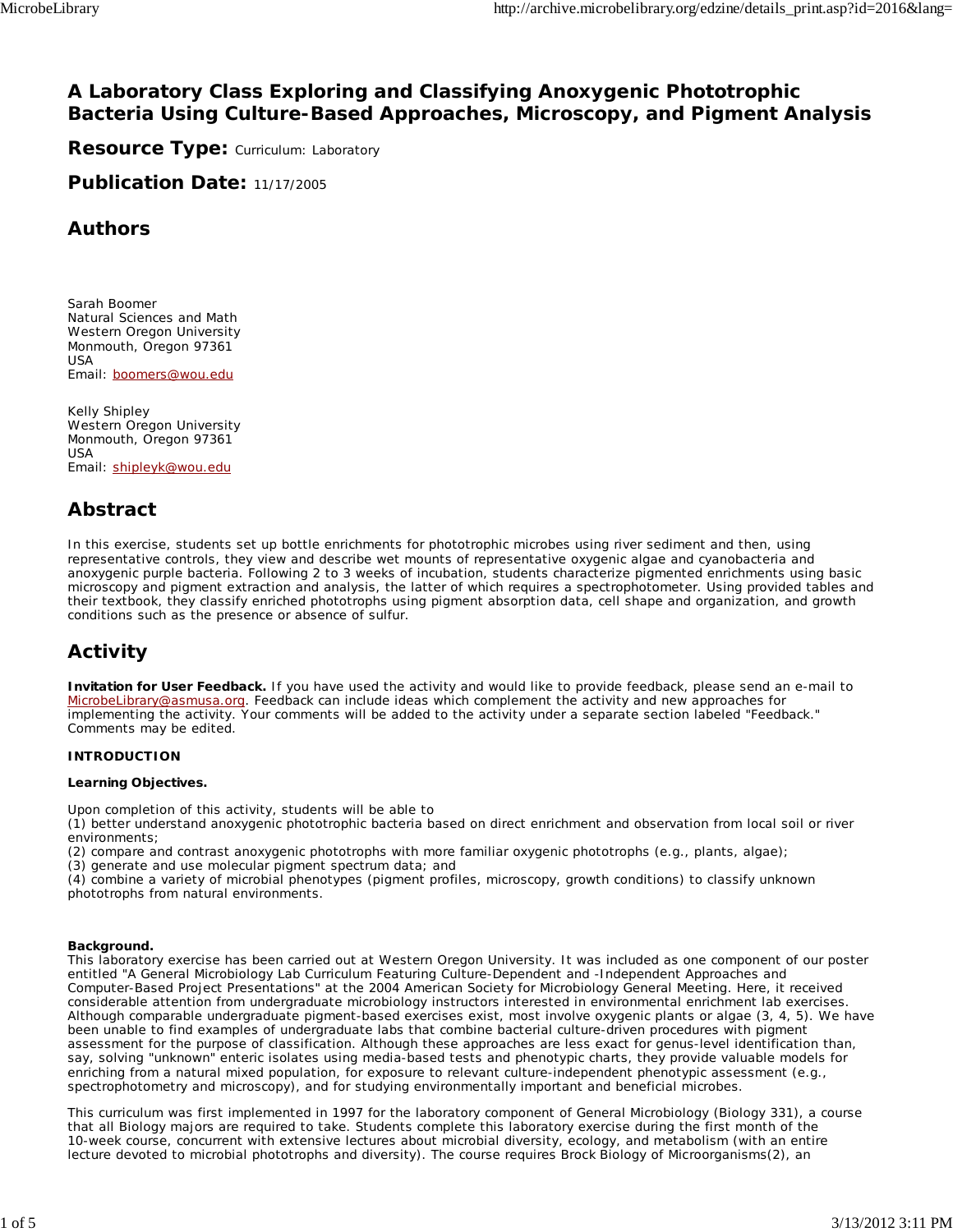invaluable resource for bacterial diversity, particularly during this exercise. To take this course, students have also had to pass 1 year of introductory Principles of Biology (Biology 211-213), the laboratory component of which includes pigment assessment of spinach extracts using a spectrophotometer (3).

The same instructor (Boomer) who has developed and delivered lectures also runs the laboratory; first-person portions of this report refer to Boomer. Students receive all instruction materials at the beginning of the term. During the first laboratory session, students collect local mud and/or river samples and set up replicate bottle enrichments using both sulfur and nonsulfur media. Two to three weeks later, the typical time it takes bottles to develop visible color (either green or purple-red), students perform pigment isolation and microscopy on positive enrichments. Prelab lecturing is limited to an overview of specific methods and a review of microbial phototrophs, emphasizing key phenotypic traits that will be used to identify enriched isolates to the phylum level.

#### **PROCEDURE**

#### **Materials.**

This exercise can be run with two to four people working together. Each team needs:

#### Session One

- 4 g of freshwater mud or soil (sandy mud or soil should be avoided)
- 4 clear glass bottles with screw caps or tight-fitting corks (ours hold 200 ml of liquid)
- Microscopy controls: *Spirogyra*, *Anabaena*, *Rhodospirillum* (for microscopic viewing)*<sup>a</sup>*
- Basic light microscopy supplies: microscope, standard slides, and coverslips
- 1 L of each of the following liquid media (protocol written for 200-ml bottles, some extra for spillage):

#### Nonsulfur phototroph media Sulfur phototroph media

| 5.0 g of NaHCO <sub>3</sub>                    | 1.0 g of $NH_4Cl$            |
|------------------------------------------------|------------------------------|
| 2.0 g of NaCl                                  | 1.0 g of $KH_2PO_4$          |
| 1.0 g of (NH <sub>4</sub> )2SO <sub>4</sub>    | $0.5$ g of MgCl <sub>2</sub> |
| $0.5$ g of K <sub>2</sub> HPO <sub>4</sub>     | 2.0 g of $NAHCO3$            |
| $0.1$ g of MgSO <sub>4</sub>                   | 1.0 g of $Na2S-9H2O$         |
| 2.0 g of yeast extract                         | 1.0 g of NaCl                |
| $0.1$ g of Na <sub>2</sub> S-9H <sub>2</sub> O |                              |

*<sup>a</sup>*These samples are all available fresh from biological supply companies (e.g., Ward's). Alternatively, prepared slides may be used, although these have been stained during preservation and colors do not accurately reflect the natural color of living cells.

#### Session Two

- **•** Basic light microscopy supplies: microscope, standard slides, and coverslips
- Microcentrifuge (capable of 10,000 rpm) that holds 1- to 2-ml size microcentrifuge tubes
- Pipettes that fit into 200-ml bottles (disposable plastic pipettes are adequate)
- Microcentrifuge tubes (this procedure is written for 1- to 2-ml size)
- Methanol (with gloves, waste beakers, and hood for evaporation and disposal)
- Spectrophotometers<sup>*b*</sup> and appropriate cuvettes

*<sup>b</sup>*Given the variety of available spectrophotometers, a complete discussion of this piece of equipment is beyond the scope of this curriculum. The least expensive spectrophotometers, used by freshmen in our introductory biology courses, require manual setting, repetitious zeroing between data collection, and data recording and graphing by hand; Morgan and Carter provide a thorough explanation of basic spectrophotometer operation (3). More expensive spectrophotometers, which advanced students use in this course lab, are fully digital, allow simultaneous analysis of the experimental sample and the blank, and provide automatic graphical output of the data. Instructors should carefully research their options if they do not currently own a spectrophotometer and cuvettes.

#### **Student Version.**

Lab Session One Appendix 1. Collection and Enrichment Lab Session Two Appendix 2. Pigment Assessment

#### **Instructor Version.**

This class extends over two sessions that are separated by a mandatory 2- to 3-week enrichment wait period. Each session is 2 to 3 hours in duration. For this course, students have previous experience using centrifuges, spectrophotometers, and microscopes. Although these students typically take 2 hours to complete these exercises, students lacking comparable experience should be provided 3 hours. If students have not been exposed to information about photosynthetic microbial diversity, an additional hour of lecture time should be developed to address these topics.

#### Session One

In session one, students set up bottle enrichments for anoxygenic phototrophs (both sulfur and nonsulfur), and review and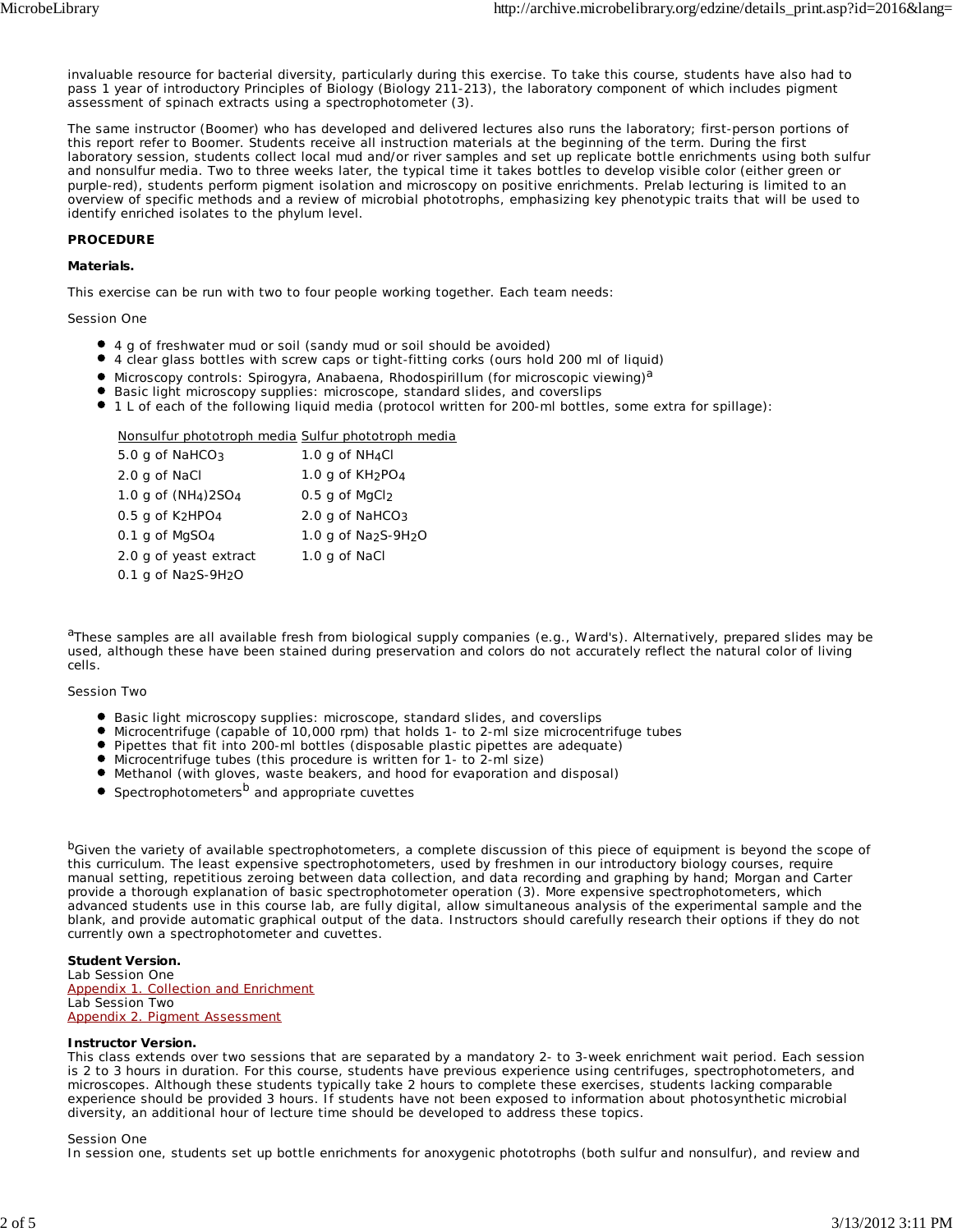view control phototrophs: oxygenic algae (*Spirogyra*) and cyanobacteria (*Anabaena*), and anoxygenic purple nonsulfur bacteria (*Rhodospirillum*). I provide interested students with the option of collecting river sediment and mud, a 2- to 3-mile driving excursion to local rivers an hour before lab begins. The three to five interested volunteer participants typically enjoy this optional field trip. Instructors who do not have access to nearby rivers can alternatively collect from any moist soil area. This exercise is messy, and I try to provide student teams with large plastic containers over which they can pour and inoculate materials. I also recommend that students wear gloves during the collection and inoculation steps given that, minimally, local rivers harbor agricultural run-off from many farms, both dairy and heavily-fertilized grass seed operations. I also carry antibacterial wipes to collection sites for students to wash off. Representative student-derived photographs of mud collection at the four local rivers or creeks (Luckiamute, Willamette, Rickreall, and Gentle) we sample, taken with digital cameras provided for class use and intended only for simple presentations (i.e., low-resolution), are shown in Fig. 1. A representative student-derived photograph of bottle enrichments is shown in the top panel of Fig. 2.

#### FIG. 1. Collection

#### FIG. 2. Bottle enrichments

After enrichments are set up, students view and draw the three aforementioned control phototrophs. Although students have performed basic microscopy before, it is often necessary to review good wet mount technique and the kinds of information these preparations provide. Students accurately draw the entire field of view for a given sample, emphasizing the relative size, shape, and organization of the microbial samples. Comparing large, filamentous eukaryotic *Spirogyra* (with its visible chloroplasts) with smaller, filamentous prokaryotic *Anabaena* at the same magnification typically provides meaningful evidence about the differences between these two cell types. Observant students will notice abundant heterocysts in the *Anabaena* sample, reminding them about nitrogen fixation (previously covered in lecture and lab). Viewing spiral, unicellular, and motile *Rhodospirilla* is frustrating for some students. Although liquid cultures of this microbe appear macroscopically purple-red, it is challenging to see this color microscopically. Its size and unicellular organization, however, will be evident, contrasting with both the algae and cyanobacteria. Given previous lectures, I avoid assisting students with the "Concept Review Check" summary table in favor of making them synthesize information from their notes and text. A sample key is provided for this worksheet in Appendix 3.

#### Appendix 3. Concept Review Check key

#### Session Two

Over the 2 to 3 weeks between sessions, students should have made at least one weekly record of their enrichments in their term-long informal notebooks. In general, most retrieved cultures (60%) are purple, with a 50:50 split between sulfur and nonsulfur. Our most frequent failures have involved sandy inoculum, prevalent at one local river site that I now avoid. Many bottles change dramatically over time, turning black, then slightly green, and then fully purple-red. Occasionally, we have also retrieved green bottles that, upon closer inspection (in our case, under ultraviolet light), reveal fluorescent chlorophylls (i.e., cyanobacteria or algae). This finding indicates one of two possibilities: (i) that bottles were not capped properly, allowing oxygen into the system; or (ii) that oxygenic phototrophs were performing photosynthesis using only PSII (which doesn't require oxygen).

In general, one to two students should analyze one enrichment sample. In most cases, team enrichments adequately provide two to three samples, allowing larger teams to divide into smaller groups for pigment and microscopy exercises. Given that bottle phototrophs often form biofilms on the glass, students will be challenged by the retrieval process, which involves careful pipette scraping and extracting. Many students incorrectly assume that they can simply place a pipette in the center of the bottle, squeeze the bulb, and withdraw the same color they see through the glass. Students also need to allow solid material to settle at the end of the pipette before adding it to the microcentrifuge tube or their final collection will be too dilute. In the event that their first sample attempt is too dilute, students can centrifuge the sample (using the same settings as those for methanol extraction), discard the supernatant, and add more sample. In any case, collection is highly variable, requiring manual skill and patience. Thus, students should be encouraged to show the instructor their final sample before proceeding.

Although students have few problems with methanol extraction procedures, they often have questions about their wet mounts, which typically appear less uniform as compared with previously-viewed controls. Initially, I steer them toward making certain they are focused on a visibly colored mass, as opposed to an open and dispersed area where color is not as discernable. Once students concentrate on these colored regions, emphasizing cells along their peripheries, they have always reported unicellular rods or ovals. To date, we have yet to isolate any filaments or spirilla. If students seem extremely frustrated and confused about shape, I have them prepare and view heat-fixed smears and simple stains of their samples.

Instructors will have to make necessary time amendments for spectrophotometer analysis. If students have never used a spectrophotometer and if only manual spectrophotometers are available, instructors should add 45 to 60 minutes to the second lab session. It is also possible to freeze methanol extracts for a few days (so long as they are wrapped in foil and not exposed to light), allowing instructors to add a third lab session if need be. If this option is used, extracts should be analyzed within 1 week.

#### Beyond the Lab Homework Activities

Once student teams have completed both lab sessions and worksheets, instructors may wish to provide or assign additional individual student activities to encourage a broader understanding of these organisms in the environment, in an evolutionary context, and in current research. Three recommended activities include: (i) describing specific ecological role(s) their isolates perform in the environment, using both text information and internet resources they search and cite; (ii) speculating on the evolutionary significance of their team isolates, using both text information and internet resources they search and cite; and (iii) locating and summarizing a current primary research article that involves one specific genus that is related to one of their isolates. For the third activity, students should be specifically encouraged to use htttp://www.asm.org, selecting publications/journals. For environmental and general research papers, I typically recommend searching titles or abstracts of *Applied and Environmental Microbiology* and *Journal of Bacteriology* using a specific genus name. Students should be required to print and attach selected articles and, minimally, briefly summarize the questions being addressed, major findings, and what they think is significant about the research.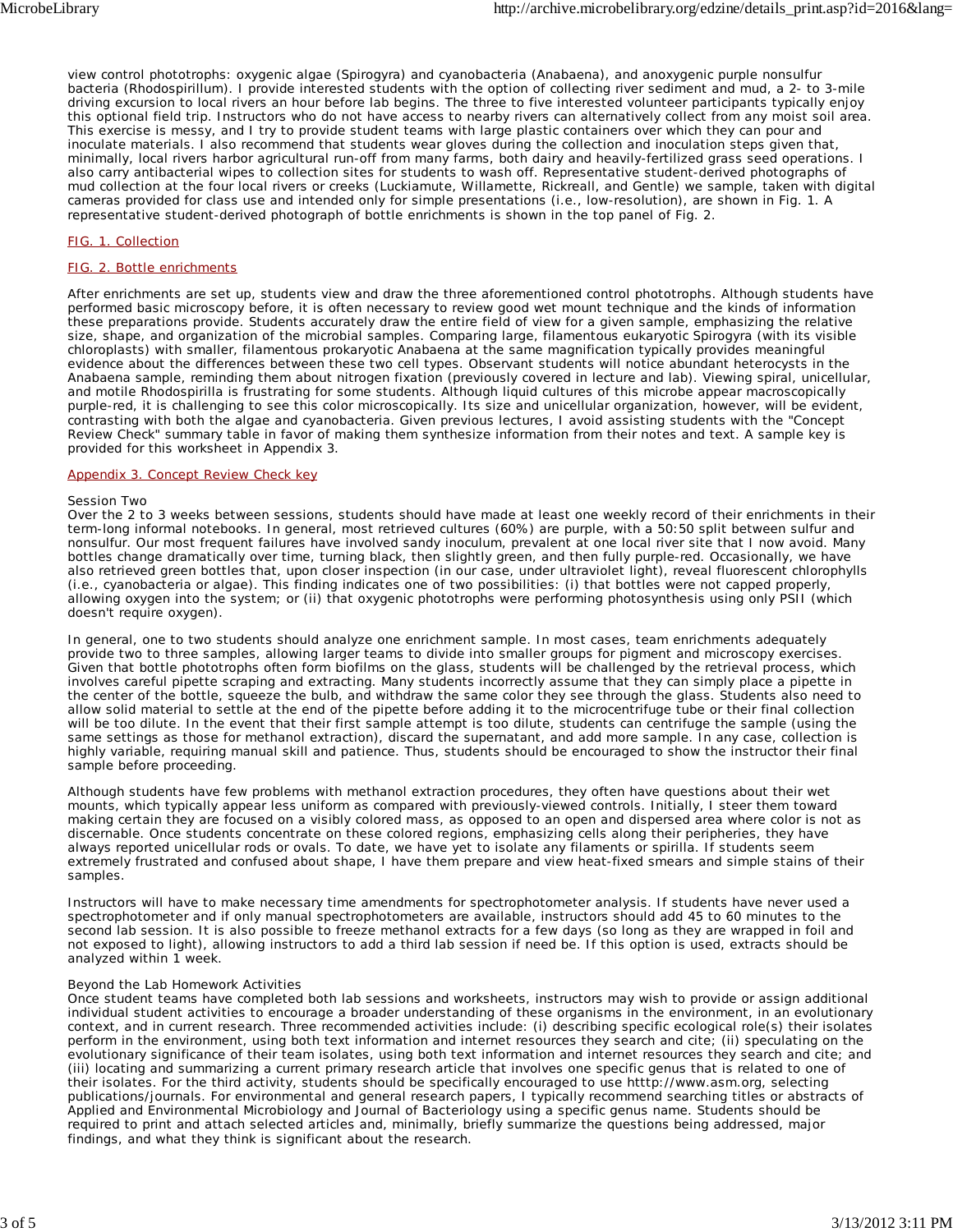#### **Safety Issues.**

#### Pathogenic organisms

As stated, local river beaches we collect from contain, minimally, coliforms from untreated agricultural and dairy run-off; we know this because we collect and enumerate coliforms from adjacent river water during another lab exercise performed earlier in the term (typically, we observe coliforms on the order of 10<sup>2-3</sup>/L). Consequently, students are required to wear gloves (we use nonlatex given allergy issues) and clean hands immediately (either using antibacterial wipes in the field or washing hands in the lab) while handling these potential pathogens. All materials contaminated with mud inoculum are bagged and autoclaved immediately. A key reason we favor bottle enrichments over Winogradsky columns (described later in the Possible Modications section) is because the latter involve substantially more inoculum and potential exposure to pathogens. Although moist soil provides an alternative inoculum, this probably also contains potential pathgens (e.g., in manure, animal feces, etc.) and the same precautions need to be exercised during collection, inoculation, and disposal.

#### Methanol

Prior to using methanol, I review safety issues concerning this toxic solvent. In particular, I stress that methanol can be fatal if ingested (because it readily converts to formaldehyde, a highly toxic tissue fixative that most students have heard about) and can cause skin and eye irritations. Given these safety issues, students, according to Material Safety Data Sheet recommendations, are required to wear gloves (again, we use nonlatex) when handling this solvent. Each table is provided with transfer pipettes and only a small amount of methanol (3 ml) that I have previously aliquoted. As recommended for all materials, students are strongly cautioned to keep all microfuge tubes capped as they work to avoid unnecessary exposure and contamination. Each table is also provided a labeled waste beaker and required to place all methanol waste in this container during the lab. At the end of the lab, teams move their waste to our lab fume hood for methanol evaporation and disposal.

#### **ML Safety Statement regarding Environmental Isolates**

The Curriculum Resources Committee recognizes that isolated organisms can be a powerful learning tool as well as a potential biological hazard. We strongly recommend that:

- · Environmental enrichment laboratories should only be performed in classes in which students have been trained to work at a BSL2.
- · Direct environmental samples (eg. soil, water) which are known to contain infectious organisms should be handled according to the biosafety level of that infectious agent.
- · Cultures of enriched microorganisms, derived from environmental samples, should be handled using Biosafety Level 2 precautions.
- · Mixed, enriched or pure cultures of microorganisms from environmental samples with a significant probability of containing infectious agents should be manipulated in a biosafety cabinet if available.
- · Where possible, media used for the enrichment of environmental isolates should contain an appropriate anti-fungal agent.
- Instructors should be aware if they are teaching in regions with endemic fungi capable of causing systemic infections, and should avoid environmental isolations.

#### **ASSESSMENT and OUTCOMES**

#### **Suggestions for Assessment.**

Individual students each turn in completed copies of the Microscopy and Concept Check Worksheet (15 points). Student teams turn in completed Phenotypic Charts with attached pigment data print-outs (15 points). The combined value of this assignment is 10% of the lab assignment grade (30/300 total points). Additionally, 10% of the lab exam (15/150 total points) covers this lab exercise.

#### **Field Testing.**

Since being developed in 1997, approximately 160 junior- or senior-level undergraduate Biology majors have completed this curriculum. Most students (50 to 60%) were pursuing careers in the health sciences. The remaining students sought careers in secondary education and research (academic, government, or biotechnology).

#### **Student Data.**

Since 2004, we have completed assessment of lab curricula in General Microbiology, which serves a maximum of 16 students per term. Twenty-two students rated this curriculum on a 10-point scale in Fall 2003 and Spring 2004, as summarized below: Please rate the statement: This lab... Average rating

| Please rate the statement: This lab             | Avera |
|-------------------------------------------------|-------|
| made connections beyond microbiology.           | 8.4   |
| improved my awareness of microbial diversity. 9 |       |
| improved my interest in microbial diversity.    | 7.7   |
| enhanced my interest in scientific research.    | 8.1   |
| enhanced my ability to use computers.           | 7.5   |
| exposed me to new technology.                   | 8.1   |
| enhanced my organizational skills.              | 8.2   |
| enhanced my writing skills.                     | 7.7   |
| My overall rating of this lab is                | 9     |
|                                                 |       |

#### **SUPPLEMENTARY MATERIALS**

#### **Possible Modifications.**

This exercise can be modified in many ways, some based on different methods, equipment, and available time, and some based on analyzing research specimens taken from thermal photosynthetic mats collected in Yellowstone National Park (1).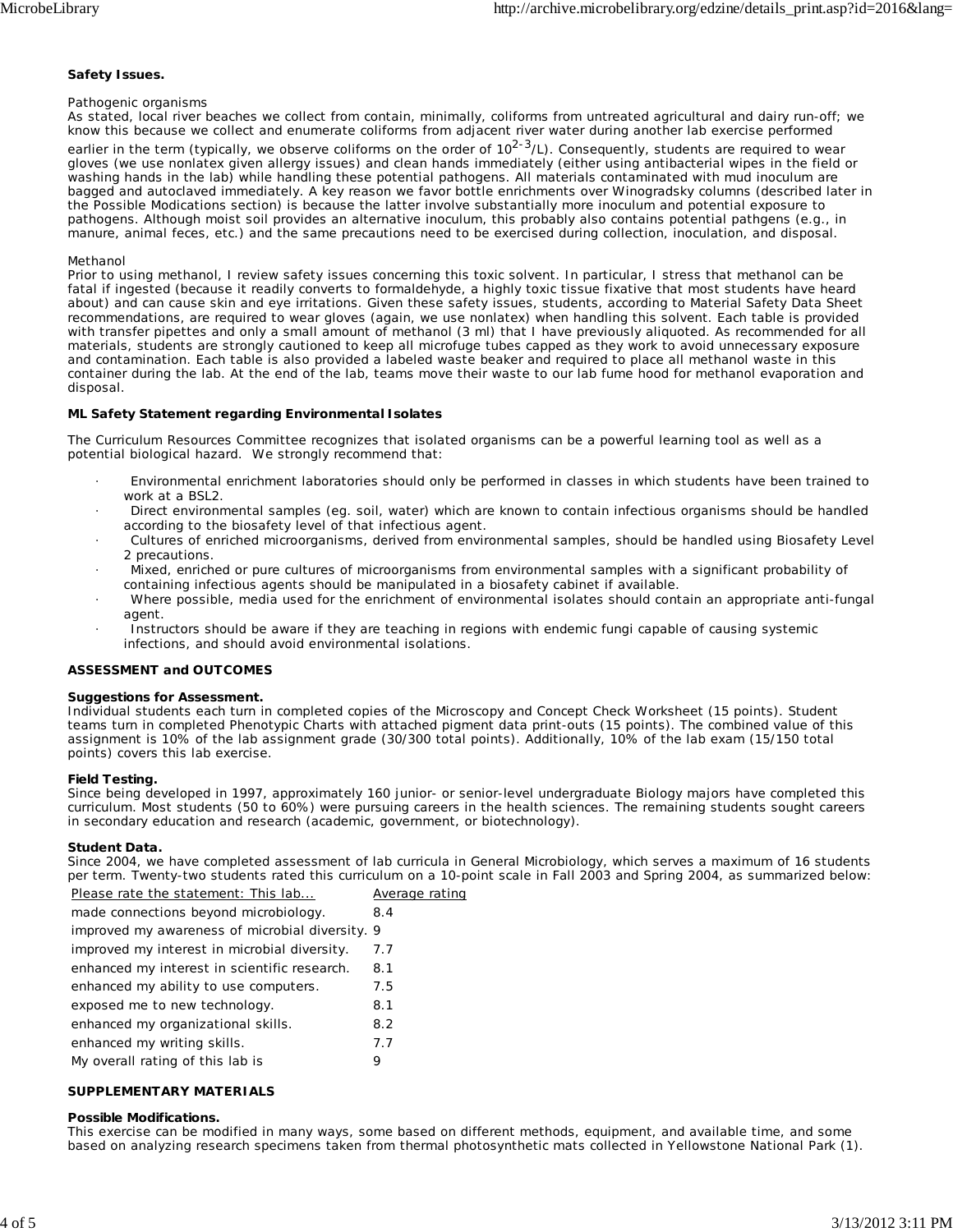#### Modification One. The Winogradsky column

Developed by S. Winogradsky in the late 1800s to study sulfur cycling bacteria, the Winogradsky column provides a simple microbial ecosystem for observing and enriching both oxygenic and anoxygenic phototrophs. Winogradsky columns are well-described in most textbooks and set-up procedures are included in many microbiology lab manuals (2, 6). Although we recommend it for set-up and observational purposes (based on actively carrying it out from 1997-2000, Fig. 3, top panel), we have found that it is difficult to work with in terms of performing postenrichment sampling for microscopy and pigment analysis. In general, we have found that columns typically develop two zones of activity over the course of 2 to 3 weeks: an upper oxic region that is green (cyanobacteria and/or algae) and a lower anoxic region that is green or purple (anoxygenic green or purple bacteria that usually, but not always, represent sulfur groups). This modification would add 30 to 60 minutes to each session.

#### FIG. 3. Pure cultures

#### Modification Two. Pure cultures

It is also possible to use streak-plating methods to purify colonies of bottle-enriched phototrophs. For this modification, agar plates (20 g of agar per liter) corresponding to each kind of media (sulfur and nonsulfur) must be prepared in advance of session two. Using loops, students streak colored material from bottles onto appropriate agar plates (three to four replicates are recommended per student). Because these are anoxygenic phototrophs, they must be grown in the absence of oxygen. We have successfully used both inexpensive candle jars as well as anaerobic chambers (e.g., GasPak Jar Systems available from Fisher Scientific). When we have done this lab modification, most teams require at least two week-long subculturing times to fully purify phototrophs. A candle jar set-up with two resulting primary plates is shown in Fig. 3.

#### Modification Three. Alternative phototroph sources

Because we are involved in a long-term research project to identify new thermophilic phototrophs from nonsulfur bacterial mat communities in Yellowstone National Park, we also have students analyze original research samples using pigment analysis and microscopy, both light and UV-fluorescence (chlorophyll fluoresce red under UV, bacteriochlorophyll emit green to no fluorescence). The particular communities we study are composed of two distinct layers of phototrophs: top or surface cyanobacteria (typically unicellular *Synechococcus*) and lower or deeper red filaments (new members of the Chloroflexi phylum). This ecosystem layering mirrors similar structures found in deep lakes, sediments, and Winogradsky columns. Some representative images and data are shown in Fig. 4.

#### FIG. 4. Yellowstone National Park phototroph images and data

#### **Acknowledgments.**

This work was supported, in part, by a National Science Foundation Microbial Observatories/Research at Undergraduate Institute grant (NSF-MO/RUI 0237167). I wish to thank Bryan Dutton for helping to edit this manuscript, and Jim Staley and John Leigh for introducing me to bottle enrichment methods and media via a graduate-level microbial ecology course at the University of Washington in 1989.

#### **References.**

- **Boomer, S. M., D. P. Lodge, B. E. Dutton, and B. Pierson.** 2002. Molecular characterization of novel red green 1. nonsulfur bacteria from five distinct hot spring communities in Yellowstone National Park. Appl. Environ. Microbiol. **68:**346-355.
- **Madigan, M. T., J. M. Martinko, and J. Parker.** 2003. Brock biology of microorganisms, 10th ed. Prentice Hall, Upper 2. Saddle River, N.J.
- **Morgan, J. G., and M. E. B. Carter.** 2002. Investigating biology, 4th ed. Addison Wesley Longman, Inc., Menlo Park, 3. Calif.
- 4. Motten, A. F. 1995. Diversity of photosynthetic pigments. Proceedings of the 16th Workshop/Conference of the Association for Biology Laboratory Education **16:**81-98.
- **Taras, L. B.** 2003. Promoting student involvement with environmental laboratory experiments in a general 5. microbiology course. Microbiol. Educ. **4:**23-29.
- **Wistreich, G. A.** 2003. Microbiology laboratory fundamentals and applications, 2/E. Prentice Hall, Upper Saddle River, 6. N.J.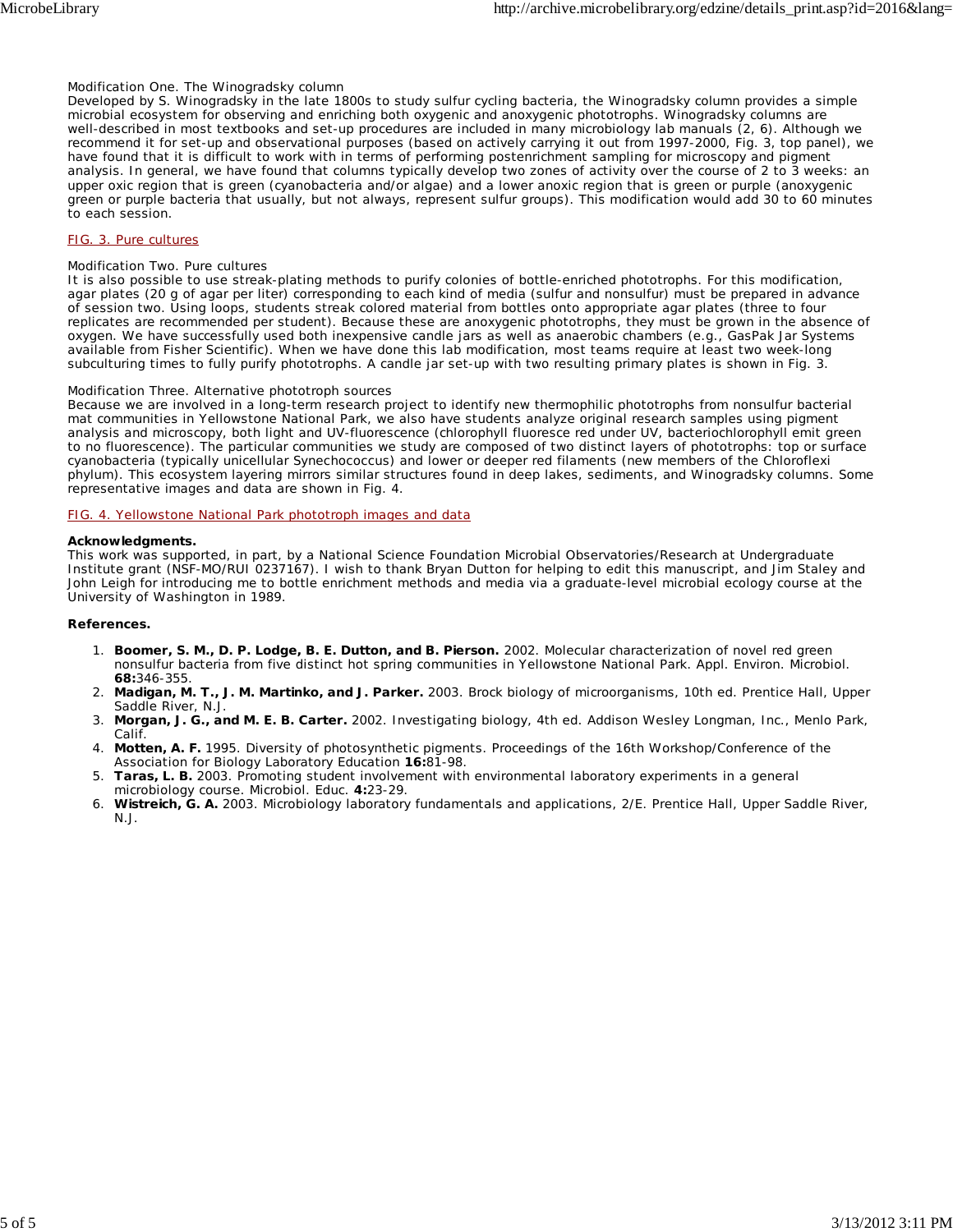# **APPENDIX 1. Anoxygenic Phototrophs Week One—Collection and Enrichment**

### **Introduction to Anoxygenic Phototrophs**

Anoxygenic phototrophs include members of the following bacterial phyla: Proteobacteria (both purple sulfur and nonsulfur), Chloroflexi (green nonsulfur), Chlorobi (green sulfur), and Heliobacteria (gram positives). Review your text and lecture notes about phototrophs, contrasting the major features of oxygenic photosynthesis (as performed by plants, algae, and cyanobacteria) with those of anoxygenic photosynthesis (as performed by the bacteria listed above). Today, you will set up enrichments for anoxygenic phototrophs. In 2 to 3 weeks, you will use the following phenotypic traits to classify them: sulfur utilization, pigment absorption data, and cell morphology.

# **ACTIVITIES—ENRICHMENTS USING MUD**

### **Bottle Enrichments**

4 g of mud from one of four local rivers will be collected per team. There is an optional field trip before lab.

Add 1 g of mud to each of two bottles, one labeled S (sulfur) and the other NS (nonsulfur). Put your initials on the bottles.

Fill the "S" bottle to the top with sulfur media. Cap or cork tightly.

Fill the "NS" bottle to the top with nonsulfur media. Cap or cork tightly.

Place bottles in the light (can use a 40W bulb placed 10 to 15 cm from the bottles) and grow for 2 to 3 weeks.

During enrichment, take time each lab session to note and record color changes.

# **ACTIVITIES—MICROSCOPY and DIVERSITY**

### **Phototroph Wet Mounts**

Wet mounts are good for viewing pigmented microbes such as *Spirogyra*, *Anabaena*, and *Rhodospirillum*.

Adding too much material or water to the slide will result in the inability to focus, because everything will be moving too much.

Using a pipette or tweezers, withdraw a small amount of material making

sure the sample contains colored filaments.

Place filaments in the middle of the slide, add half a drop of sourcewater, and cover with a coverslip. View *Spirogyra* and *Anabaena* under the microscope using 40x magnification; note color, shape, cell organization, and motility.

View *Rhodospirillum* under the microscope using 40x magnification; you may be able to view at 100x without oil.

Complete colored drawings of each organism in the space provided, depicting the entire field of view and showing relative sizes.

When finished, complete concept check information on the next page.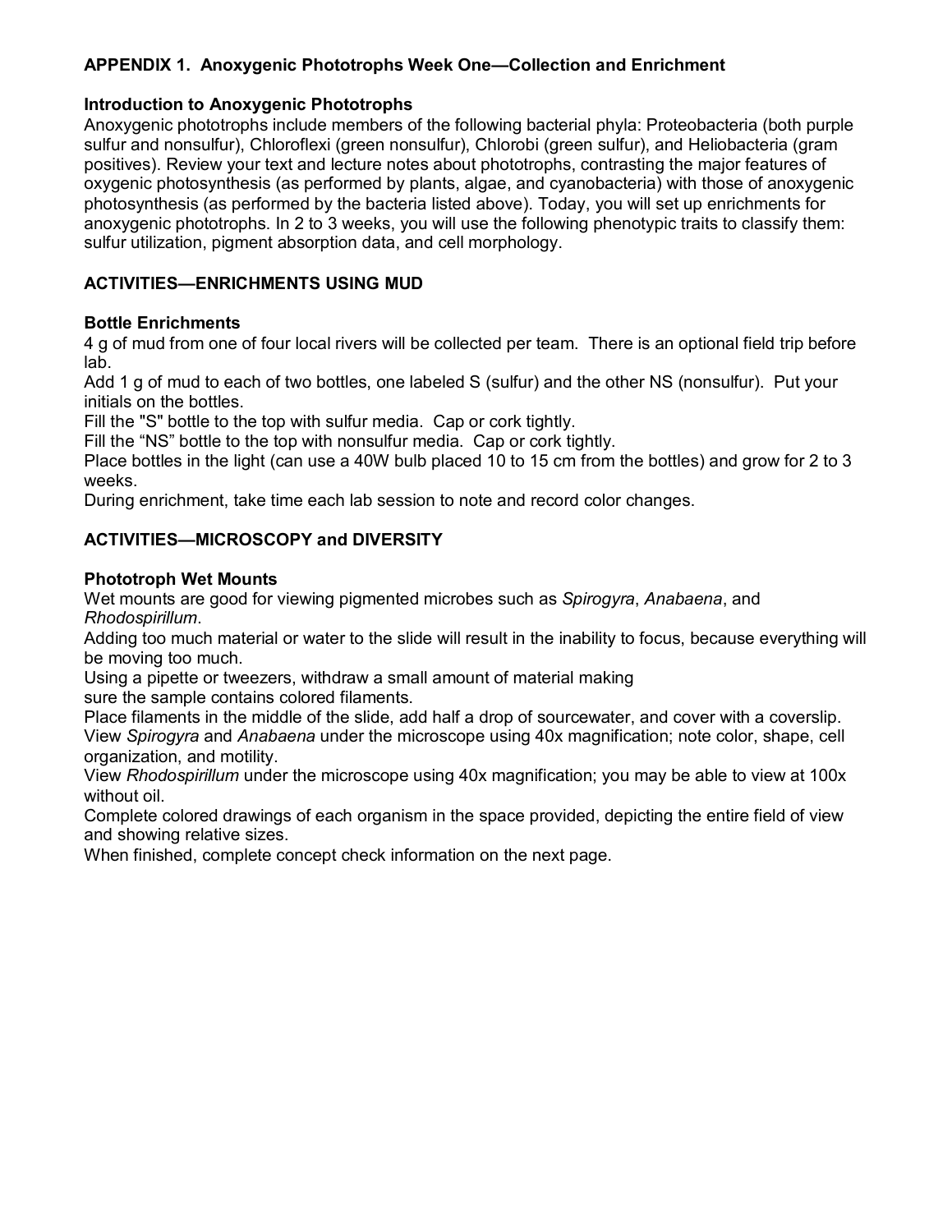# Microscopy and Concept Check Name: Name: Name: Name: Name: Name: Name: Name: Name: Name: Name: Name: Name: Name: Name: Name: Name: Name: Name: Name: Name: Name: Name: Name: Name: Name: Name: Name: Name: Name: Name: Name: N

| Spirogyra, 40x objective | Spirogyra Concept Check                                                                                                                                         |  |
|--------------------------|-----------------------------------------------------------------------------------------------------------------------------------------------------------------|--|
|                          | Microbial domain<br>Microbial phylum<br>Primary pigment(s)<br>Specialized membranes?<br>Oxygenic or anoxygenic?<br>Number of photosystems<br>Typical habitat(s) |  |
|                          |                                                                                                                                                                 |  |

| Anabaena, 40x objective | Anabaena Concept Check                                                                                                                    |  |
|-------------------------|-------------------------------------------------------------------------------------------------------------------------------------------|--|
|                         | Microbial domain<br>Microbial phylum<br>Primary pigment(s)<br>Specialized membranes?<br>Oxygenic or anoxygenic?<br>Number of photosystems |  |
|                         | Typical habitat(s)                                                                                                                        |  |

| Rhodospirillum, 40x objective | <b>Rhodospirillum Concept Check</b>                        |  |
|-------------------------------|------------------------------------------------------------|--|
|                               | Microbial domain<br>Microbial phylum<br>Primary pigment(s) |  |
|                               | Specialized membranes?                                     |  |
|                               | Oxygenic or anoxygenic?                                    |  |
|                               | Number of photosystems                                     |  |
|                               | Typical habitat(s)                                         |  |
|                               |                                                            |  |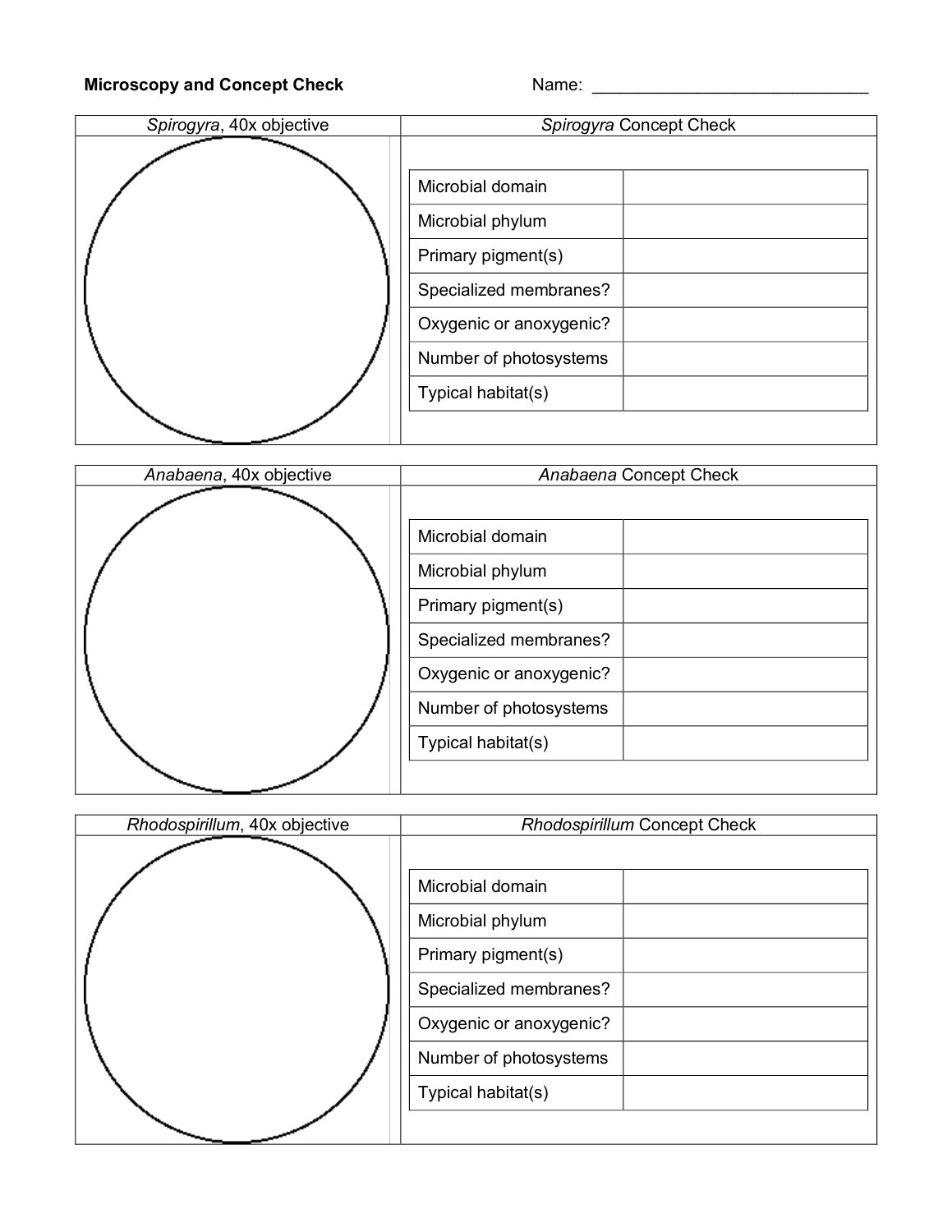# **APPENDIX 2. Anoxygenic Phototrophs Week Two—Pigment Assessment**

# **Photosynthetic Pigment Analysis**

All phototrophs use membrane-bound pigments to capture light. Oxygenic phototrophs use chlorophyll (Chl) and anoxygenic phototrophs use bacteriochlorophyll (Bchl). Pigments can be described by their light absorbance properties (also known as absorbance maxima, A-max). Using your bottle enrichment conditions, you should have selected for pigmented purple or green anoxygenic phototrophs. Currently, there are seven major Bchl known, each associated with a distinct group of anoxygenic bacteria, as summarized in Table 1 (adapted from Brock's Microbiology, 10th ed.).

| TABLE 1. Types of bacteriochlorophyll and associated bacteria |                                                              |                |                                                            |
|---------------------------------------------------------------|--------------------------------------------------------------|----------------|------------------------------------------------------------|
| <b>Bchl</b>                                                   | Anoxygenic bacteria association                              | Amax<br>(nm)   | Cell organization and shape(s)                             |
| $a^*$                                                         | Purple, Proteobacteria<br>(same whether sulfur or nonsulfur) | 770            | Unicellular spirilla, rods, spheres,<br>curved rods, ovals |
| b                                                             | Purple, Proteobacteria<br>(same whether sulfur or nonsulfur) | 794            | Unicellular spirilla, rods, spheres,<br>curved rods, ovals |
| C                                                             | Green sulfur, Chlorobi                                       | $660 -$<br>669 | Mostly spheres or rods,<br>sometimes branching rods        |
| <b>CS</b>                                                     | Green nonsulfur, Chloroflexi                                 | 667            | Nonbranching<br>filamentous rods                           |
| d                                                             | Green sulfur, Chlorobi                                       | 654            | Mostly spheres or rods,<br>sometimes branching rods        |
| e                                                             | Green sulfur, Chlorobi                                       | 646            | Mostly spheres or rods,<br>sometimes branching rods        |
| g                                                             | Gram positive, Heliobacteria<br>(green)                      | 765            | All rods most<br>unicellular but<br>sometimes bundled      |

 $T_{\text{F}}$ 

# **ACTIVITIES—ENRICHMENTCHARACTERIZATION AND SAMPLING**

### **Bottle Enrichments**

Fully describe the macroscopic features of each bottle, disregarding bottles with no color at this time. If there is color, using a pipette withdraw or scrape 1 ml of pigmented material for further analysis. Place the material in carefully labeled tubes, noting from where each sample was taken (bottle, kind of media).

Proceed to pigment analysis and microscopy after sampling from bottle enrichments.

# **ACTIVITIES—PIGMENT ANALYSIS AND MICROSCOPY**

### **Pigment Analysis. Methanol Extraction**

*Methanol is toxic: wear gloves and collect methanol in waste beakers; do NOT pour it down the drain.* 

Centrifuge all colored samples collected during the first step for 5 minutes at 8 to 10 *g* (10,000 rpm) to pellet cells.

Decant aqueous liquid, removing as much as possible by inverting tube on a paper towel for 2 to 5 minutes.

Add 1 ml of methanol and resuspend the pellet, agitating for 2 to 5 minutes. The methanol should begin to appear colored.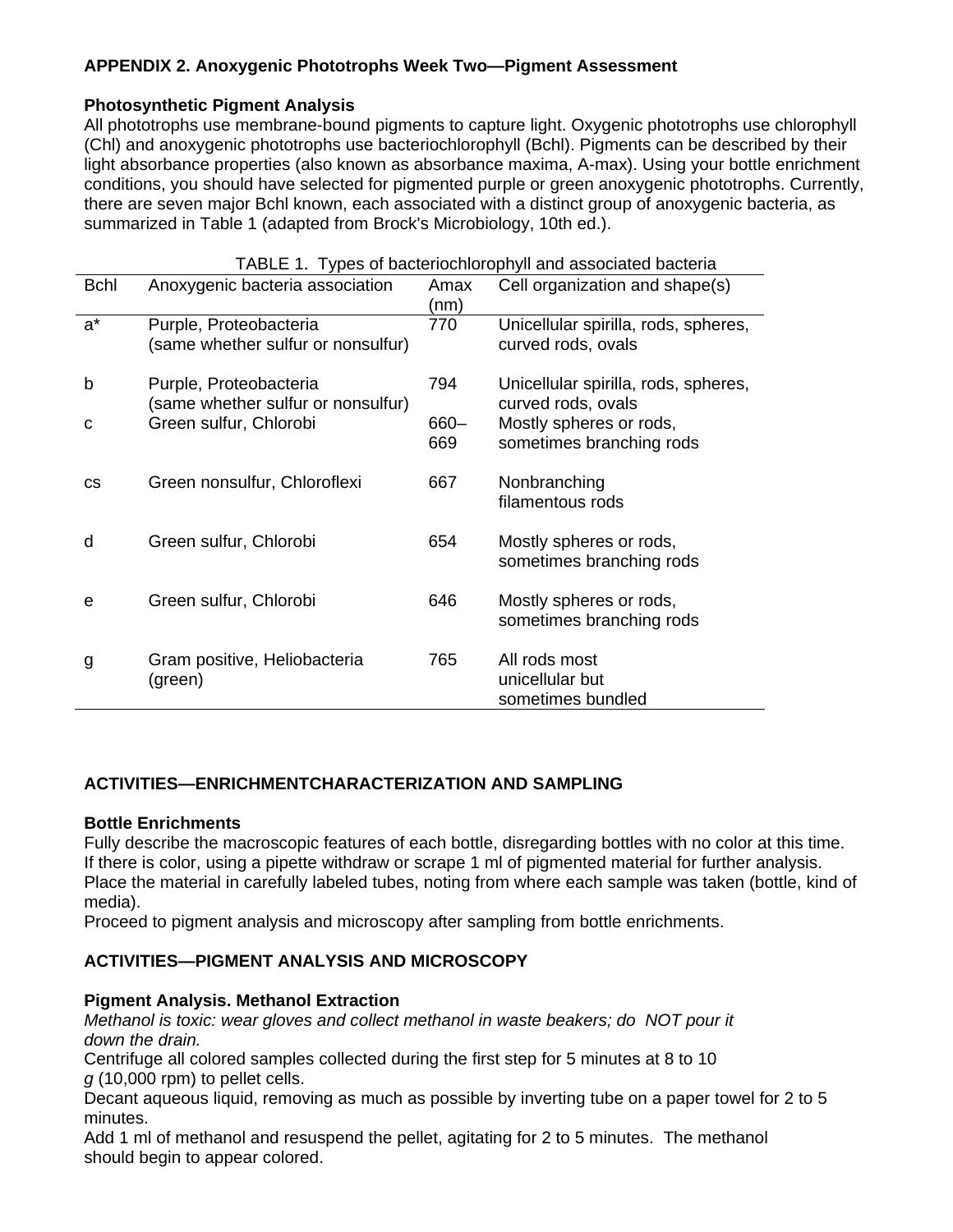Wrap the tube in foil and place on ice for at least 20 minutes. Proceed to microscopic analysis.

### **Microscopic Analysis**

For this exercise, repeat wet mount procedures as performed during the first session of this lab. Using a pipette, withdraw a small amount of sample, making sure to collect colored material. Place the sample in the middle of a slide and cover with a coverslip.

View each sample under the microscope using the 40x or 100x objective, note color, shape, cell organization, and motility.

### **Pigment Analysis. Spectrophotometry**

Centrifuge final extracts for 10 minutes at 8 to 10 *g* (10,000 rpm) to pellet cell debris. Carefully decant top liquid to a new centrifuge tube, discarding the tube with the debris pellet. Keep tube on ice and wrapped in foil until ready to measure. Prepare a methanol blank control. Analyze tube as directed using a spectrophotometer, measuring the absorbance between 400 and 800 nm.

Graph data, absorbance (Y axis) versus wavelength (X axis), and determine the absorption maxima. Turn in well-labeled print-outs with your classification table on the next page.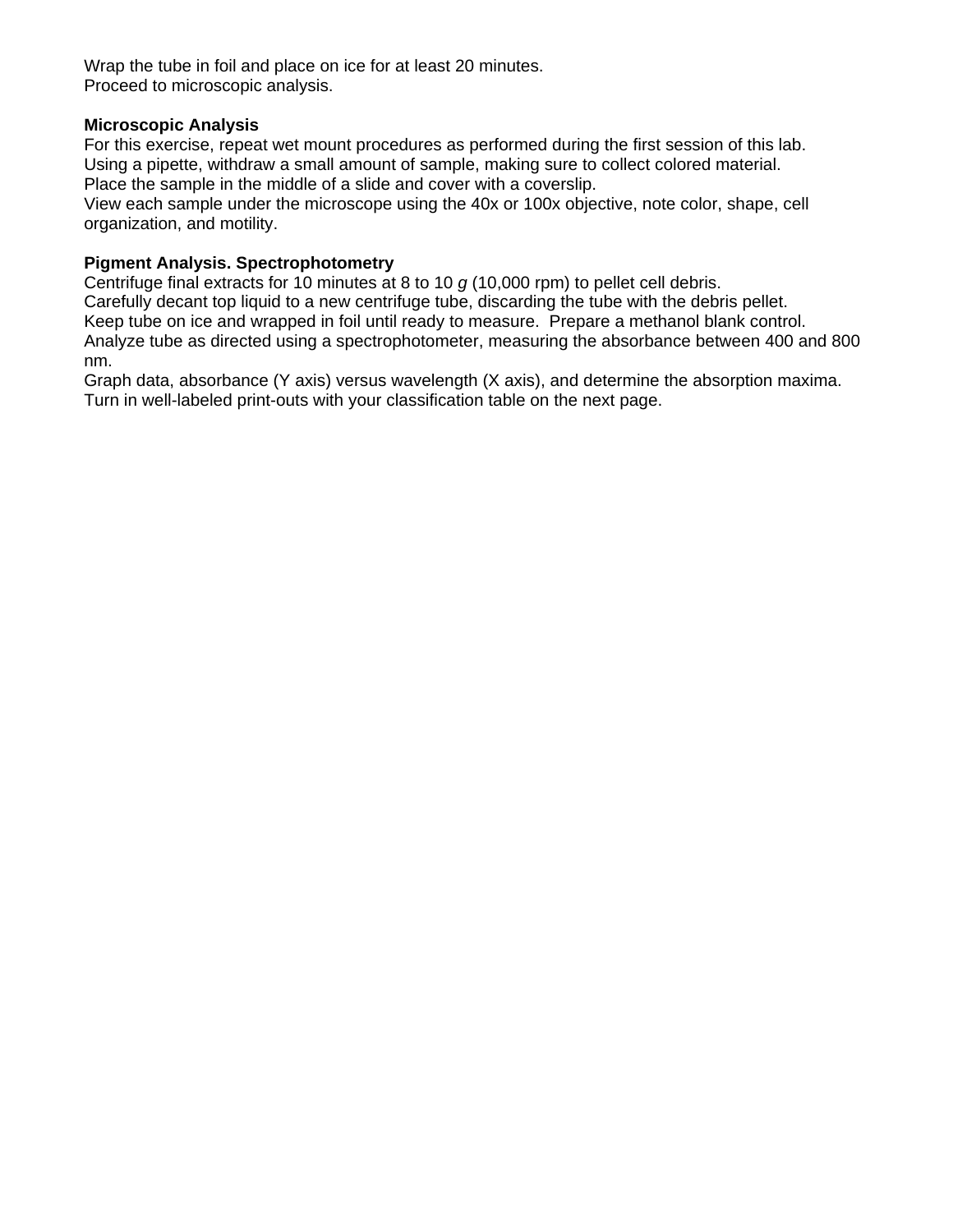# **Phenotypic Chart - Classification**

Team members: \_\_\_\_\_\_\_\_\_\_\_\_\_\_\_\_\_\_\_\_\_\_\_\_\_\_\_\_\_\_\_\_\_\_\_\_\_\_\_\_\_\_\_\_\_\_\_\_\_\_\_\_\_\_\_\_\_\_\_\_\_\_\_

As a team, complete the following table to assign some probable identities to each of your samples. For bottles that did not produce visible color, write N/A.

|                                           | Bottle 1 | Bottle 2 | Bottle 3 | Bottle 4 |
|-------------------------------------------|----------|----------|----------|----------|
| River source                              |          |          |          |          |
| Sulfur or nonsulfur                       |          |          |          |          |
| Visible color                             |          |          |          |          |
| Cell shape and<br>organization            |          |          |          |          |
| A-max<br>(2 highest peaks)                |          |          |          |          |
| Pigments present<br>(relate to A-max)     |          |          |          |          |
| Most probable<br>phylum                   |          |          |          |          |
| Possible genera (1 or<br>2, consult text) |          |          |          |          |

TABLE 2. Classification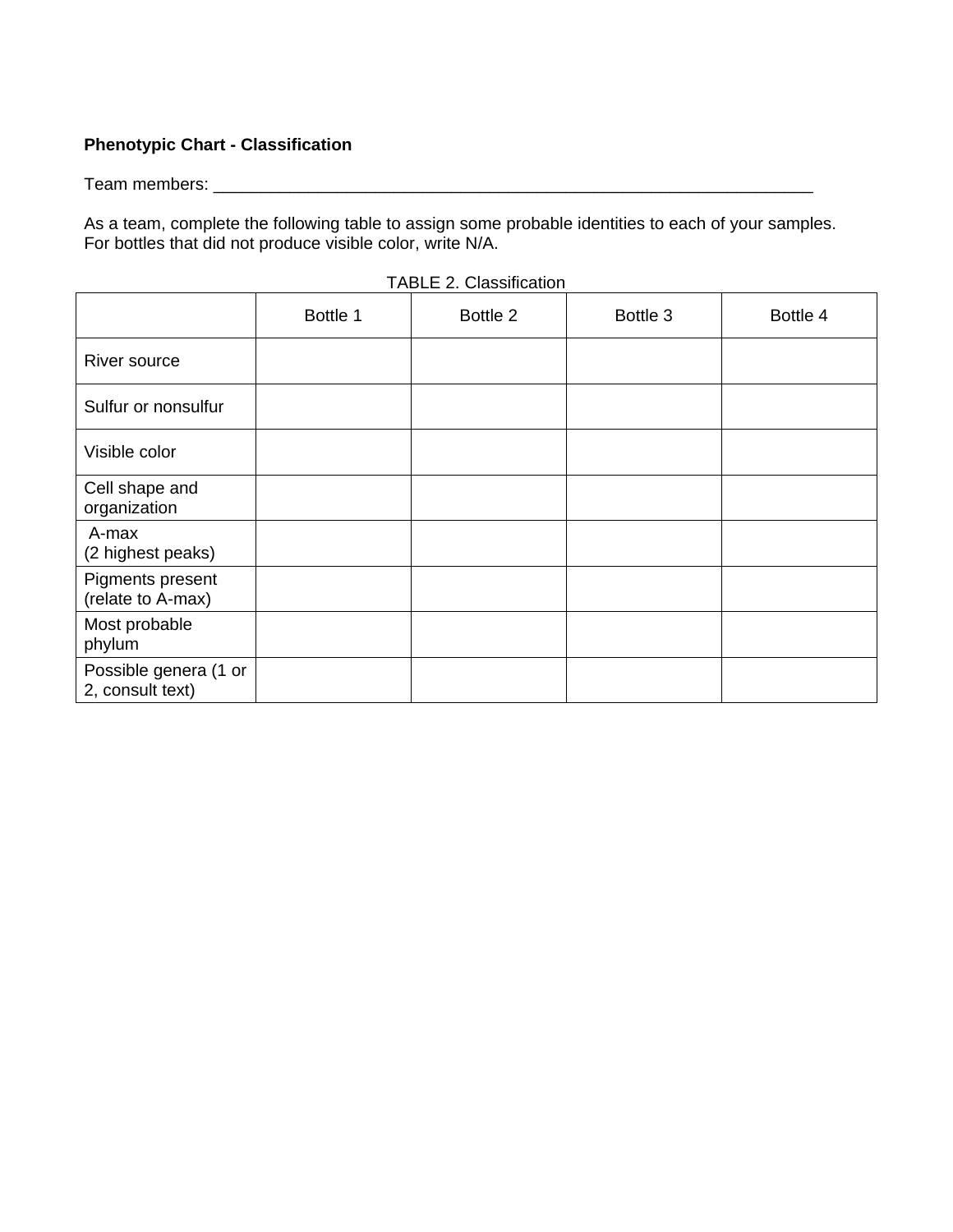

FIG. 1. Collection. Samples were taken from (A) the Luckiamute River, Helmick Park, Oregon; (B) the Willamette River, Independence Park, Independence, Oregon; (C) Gentle Creek, Independence Park, Independence, Oregon; and (D) Rickreall Creek, near Highway 99, Rickreall, Oregon.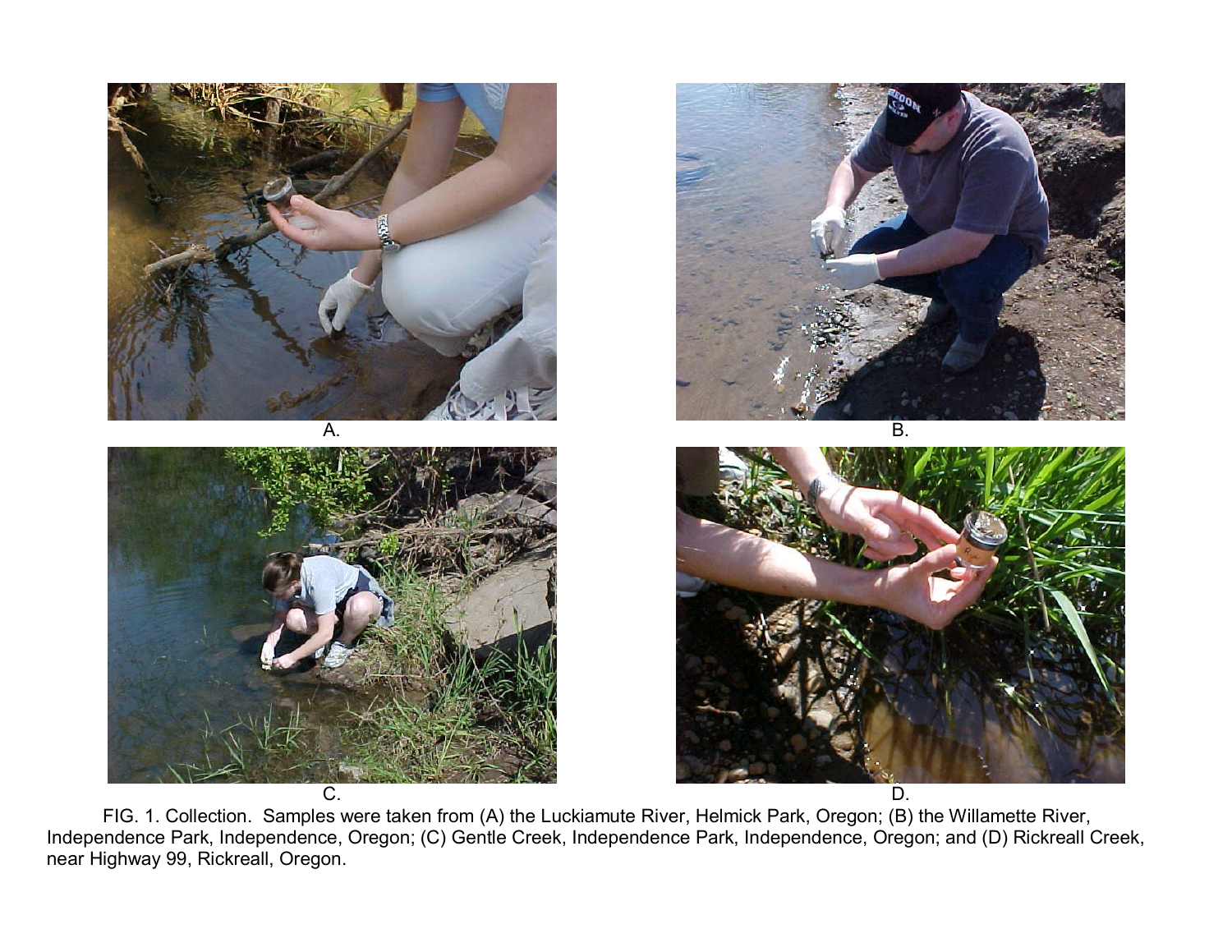

Student-Team Interpretation Media: Nonsulfur Visible color: Negative, colorless No additional analysis was done



FIG. 2. Sample bottle enrichments from the Willamette River. These photos show sample bottles for Lab One containing material collected from the Willamette River, Independence Park, Independence, Oregon. (A, B, C) These bottles containing samples from the Willamette River were interpreted by a student team. Their findings are shown in the chart. (D) The spectrophotometer print-out and analysis of the sample helps determine the organism present.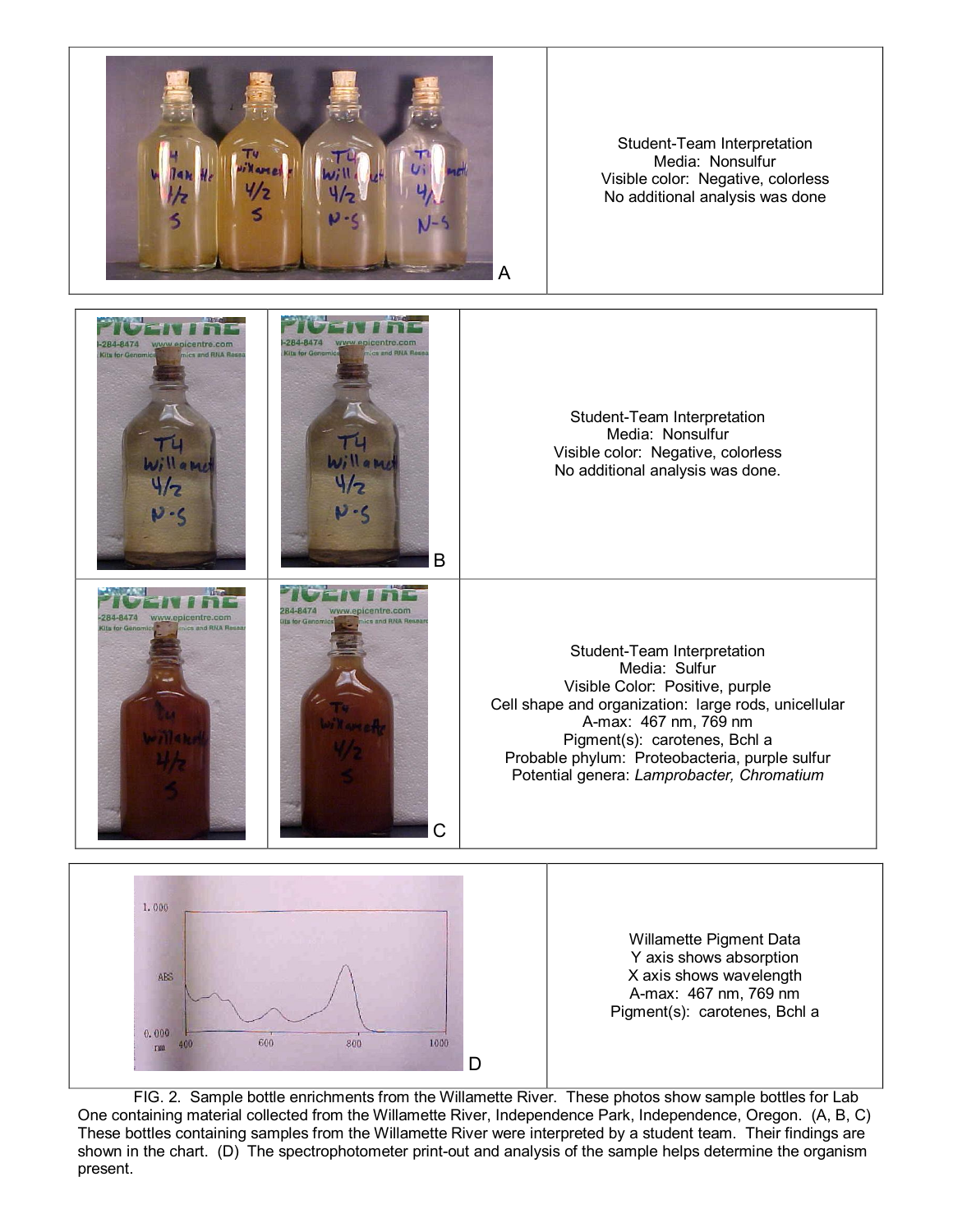# APPENDIX 3. Concept review check key

|                            | Spirogyra                     | Anabaena                | Rhodospirillum                  |
|----------------------------|-------------------------------|-------------------------|---------------------------------|
| Microbial domain           | Eukaryote                     | <b>Bacteria</b>         | <b>Bacteria</b>                 |
| Microbial phylum           | Algae                         | Cyanobacteria           | Proteobacteria                  |
| Primary pigment(s)         | Chl a and b                   | Chl a                   | Bchl a                          |
| Specialized<br>membranes?  | Chloroplast with<br>thylakoid | Lamellae                | Lamellae                        |
| Oxygenic or<br>anoxygenic? | Oxygenic                      | Oxygenic                | Anoxygenic                      |
| Number of<br>photosystems  | $2.1$ and $II$                | $2.1$ and $II$          | 1, 1                            |
| Typical habitat(s)         | Freshwater<br>mesophile       | Freshwater<br>mesophile | Freshwater or soil<br>mesophile |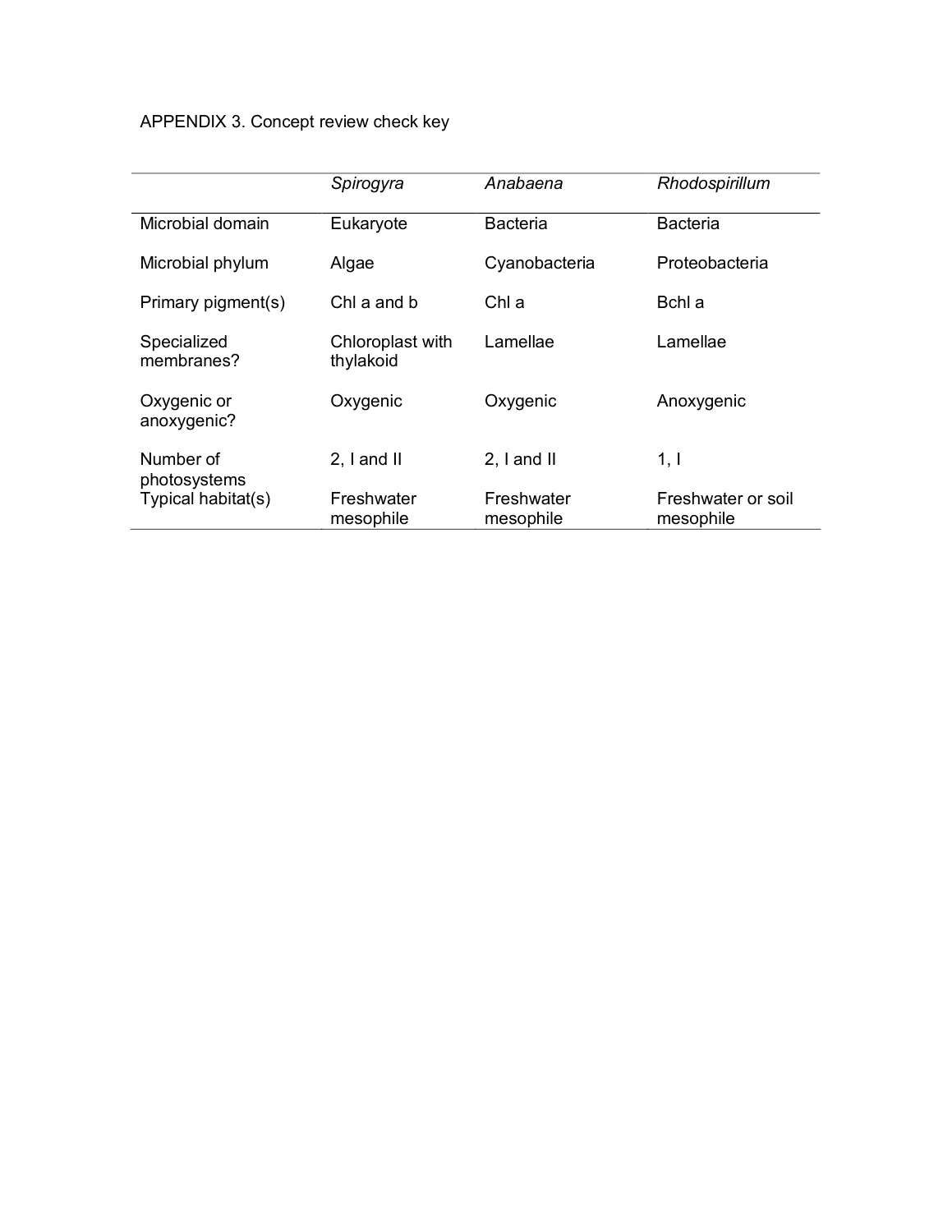

FIG. 3. Pure cultures. (A)This photo shows Winogradsky columns, bottle enrichments, and candle jars with pure culture plates. These candle jar-derived primary plates show (B) purple and (C) green cultures.